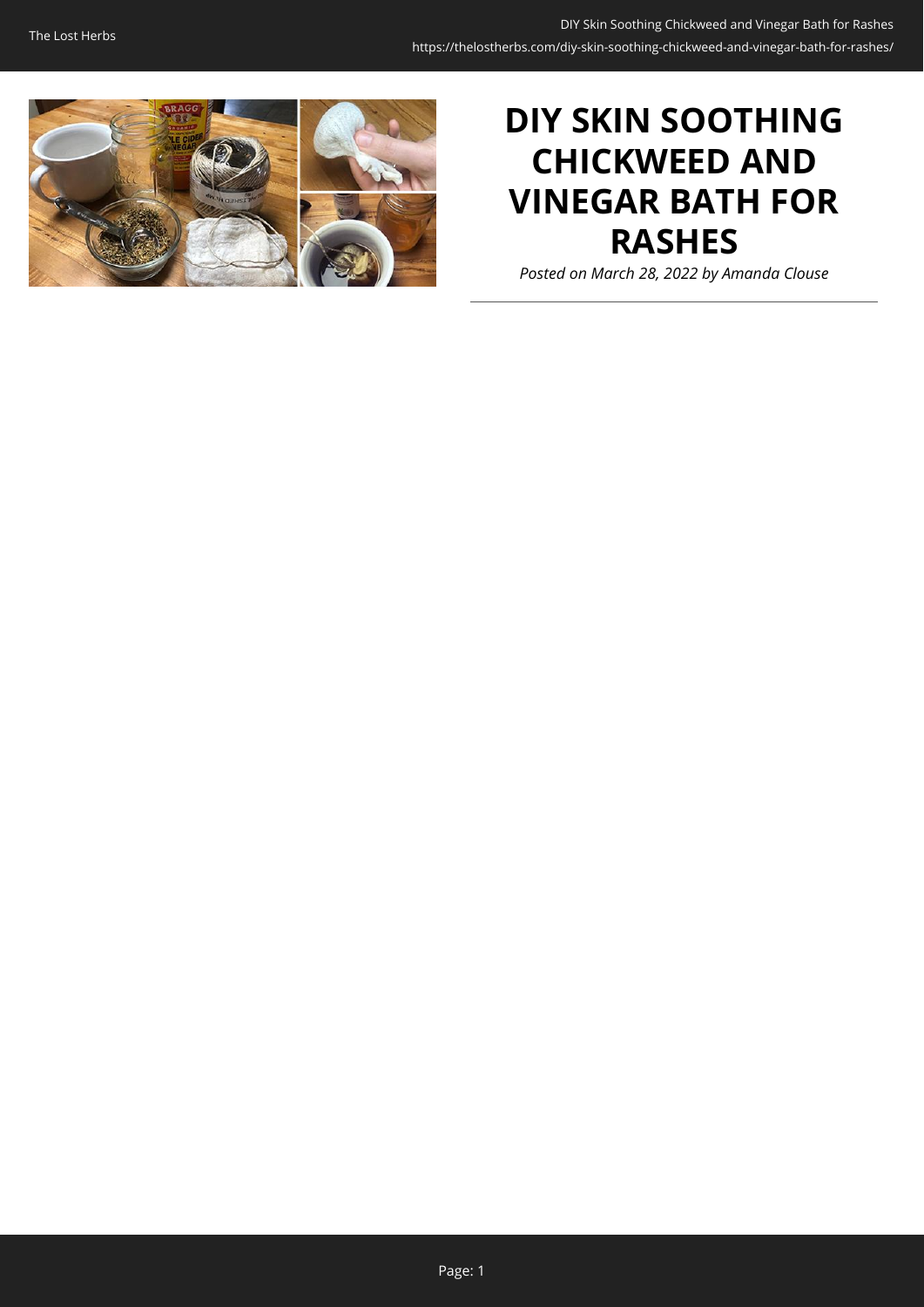Here's a simple DIY Chickweed and Apple Cider Vinegar bath recipe for soothing itching, redness, irritation, rashes, and more. Whether you suffer from chronic skin rashes or conditions such as eczema or psoriasis— or have minor burns, insect bites, or acne— this soothing and detoxifying bath might be just what your body needs. Read on to learn more, including how to make this simple herbal bath.

## **What is Chickweed?**

Chickweed, Stellaria media, also known as "Starweed" and "Winterweed," emanates from Europe and Asia but can now be found in many places worldwide. This plant likes to nestle in moist, fertile soils in partially shaded lawns, along wood lines, in fields, gardens, and along roadsides from spring to autumn in the temperate climate of North America.

While many consider Chickweed well… a weed—herbalists, shamans, and alternative practitioners worldwide are more familiar with the long-standing therapeutic uses of this nifty little plant.

Once upon a time, even sailors on stormy seas of old used Chickweed vinegar to evade Scurvy outbreaks when fresh citrus was scarce. This is because of the high vitamin C content in Chickweed.

Chickweed's nutrition composition is similar to that of spinach leaf. Besides being high in vitamin C, Chickweed contains vitamins A, D, B complex, bioflavonoids, calcium, potassium, phosphorus, zinc, manganese, sodium, copper, iron and silica.

## **Chickweed for the Skin**

Chickweed has a [long history of herbal and culinary uses both internally and externally.](https://books.google.com/books?hl=en&lr=&id=qi4E7pLA3FQC&oi=fnd&pg=PA42&dq=medicinal+benefits+of+chickweed&ots=_4YvJzQxDn&sig=JNJYNq-ghHqMcLj0WAYTKivMkDs#v=onepage&q&f=false) Nevertheless, this section will focus solely on the benefits of chickweed for the skin.

During an in [vitro](https://www.sciencedirect.com/science/article/abs/pii/S0926669016308895) study, scientists identified Chickweed as an anti-inflammatory. Furthermore, they determined that Chickweed's anti-inflammatory components are due to the plant's ample antioxidant levels.

Chickweed is known for its cooling and drying effects. It's also an emollient which means it renews and softens skin, making it a popular choice for herbal skin balms and creams.

Chickweed can even be used in a salve form to draw out splinters. Here are some other benefits of chickweed for the skin:

- Soothes minor burns, lesions, wounds & insect bites
- It has a detoxifying or drawing action
- Relieves itching and irritation
- Topical care for eczema, psoriasis, acne & irritated skin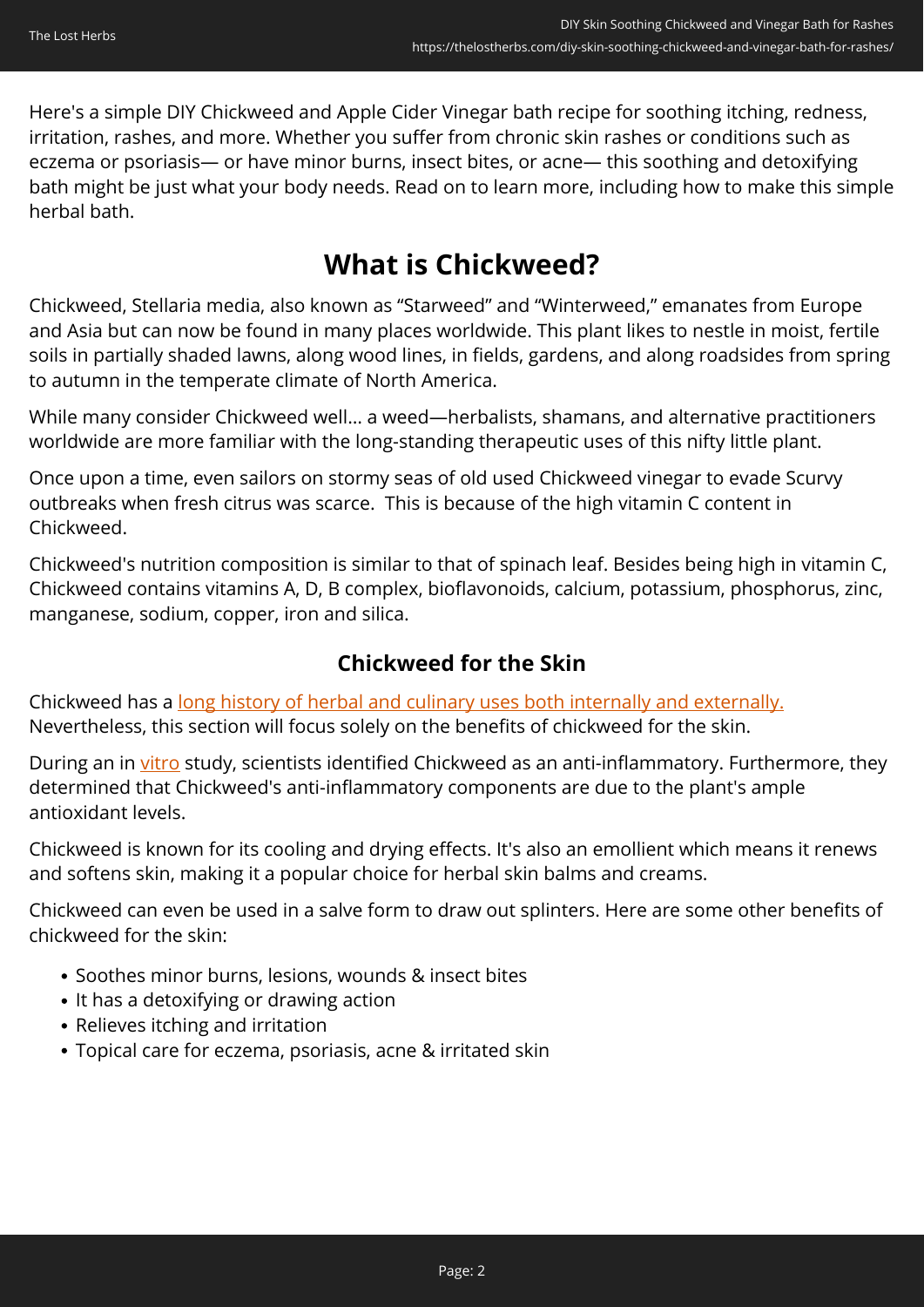- Helps Alleviates gout
- May Reduce varicose veins
- Soothes hemorrhoids
- Minimizes swelling & inflammation

It's easy to see why Chickweed is the ideal herb to use for this DIY rash soothing bath. Now let us look at the [many uses of Apple Cider Vinegar for the skin](https://www.nature.com/articles/s41598-020-78407-x).

## **Apple Cider Vinegar for Skin**

People are becoming increasingly aware of the [therapeutic benefits of Apple Cider Vinegar \(ACV.\)](https://www.publish.csiro.au/hc/pdf/HC19561) For example, its antimicrobial, anti-inflammatory, antifungal and contains skin-rejuvenating B vitamins and vitamin E.

The "mother" is a glob of bacteria you can see floating in any organic bottle of ACV. The mother initiates the fermentation process in vinegar. These concentrated enzymes and bacteria give way to the antimicrobial effects of ACV and its homeopathic properties.

Although apple cider vinegar may seem like the newest health fad, but it's not new at all. In fact, [ACV has been used for over 5000 years as a natural remedy for numerous conditions](https://books.google.com/books?hl=en&lr=&id=H3XrDQAAQBAJ&oi=fnd&pg=PA7&dq=vinegar+for+skin&ots=TKEJKCGjkb&sig=uU4MdXRDsVddJ1buth9EjluINyk#v=onepage&q=vinegar%20for%20skin&f=false), including many skin conditions. In addition, you can find references to the usage of ACV in the bible and the writing of Hippocrates, also known as "the father of medicine."

Apple Cider Vinegar may help balance the skin's PH levels when used topically and nourish a protective antimicrobial layer on the skin to lock in moisture. Its antibacterial and antimicrobial properties may help prevent skin infections, pimples, eczema and other skin conditions.

## **DIY Skin Soothing Chickweed & Vinegar Bath for Rashes**

Now that you know how helpful these two botanicals can be for skin irritation and rashes, it's time to reveal how to make this super simple Chickweed and Vinegar bath. You can make the bathing solution up ahead of time if you want. The longer your sachet seeps, the stronger your Chickweed bath will be, and feel free to add a couple of drops of essential Chamomile or Lavender oil if you want.

This mixture is good for up to 24-hours in the refrigerator.

### **You will need:**

- 6 x 6-inch piece of cheesecloth
- 4 Tablespoons dried Chickweed
- 1 cup Apple Cider Vinegar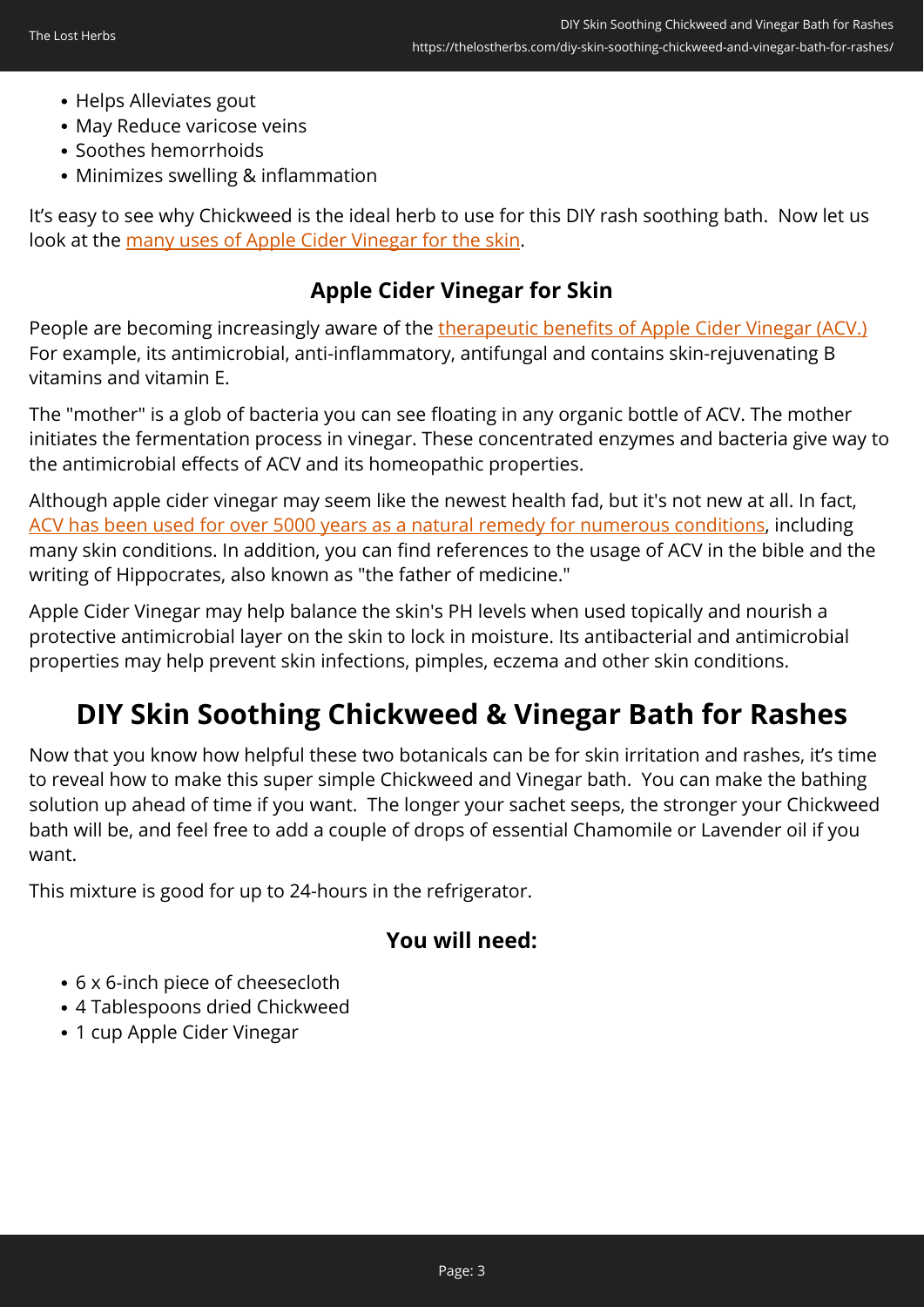- 18-inch piece of twine
- Pot of scalding hot water
- Glass pint jar
- Coffee cup

### **Instructions**

Measure four tablespoons of dried Chickweed into the center of the cheeseclothTie a slip knot in one end of the piece of twineCarefully fold up all four corners of the cheesecloth and slip the knot over the topBe sure all corners are tucked through the knot before cinching it downPlace the sachet into the coffee cup and cover with the scalding water until it floats (about 1 cup)Let steep for 10 minutes and then pour the concentrated Chickweed tea into the glass pint jar and add 1cup of Apple Cider Vinegar.

Add the concentrated mixture to your bath and soak for at least 20-minutes.You can tie a slip knot on the other end of the sachet and attach it to your faucet as you run your bathwater.

You can also sponge the Chickweed sachet directly onto any existing skin rashes during your bath.

Be sure to rinse and dry your skin thoroughly with a clean towel when finished.

#### **Precautions**

Chickweed may cause an allergic reaction in some people when used topically. It's best to test a small amount of any herbal preparation on a small area of your skin before proceeding with a full regimen. Chickweed should be avoided by children and pregnant and breastfeeding women due to a lack of evidence on its safety in these populations.

Further, Apple Cider Vinegar may cause skin irritation in some people, especially if it's undiluted. Use caution around wounds, open sores, eyes, and face.

This article is for educational purposes only and should not be confused with medical advice. Please consult your physician before trying any herbal remedies, especially if you are pregnant or nursing or are on prescription medications.

#### **You may also like:**

**[Homemade Ginger And Chickweed Poultice For Circulation And Sore Muscles](https://thelostherbs.com/homemade-ginger-and-chickweed-poultice-for-circulation-and-sore-muscles/)**

**[I Stopped Spending Money At The Pharmacy By Growing These 10 Plants](https://hop.clickbank.net/?affiliate=lostherbs&vendor=bookofren&tid=C02ChickweedBathMK)** [\(Video\)](https://hop.clickbank.net/?affiliate=easycellar&vendor=bookofren&tid=C02)

**[Backyard Plants You Can Use For Skin Rashes](https://thelostherbs.com/backyard-plants-you-can-use-for-skin-rashes/)**

**[Soak Your Troubles Away with Homemade Tub Tea](https://thelostherbs.com/soak-your-troubles-away-with-homemade-tub-tea/)**

**[How To Make A Herbal Poultice For Joint Pain](https://thelostherbs.com/how-to-make-a-herbal-poultice-for-joint-paint/)**